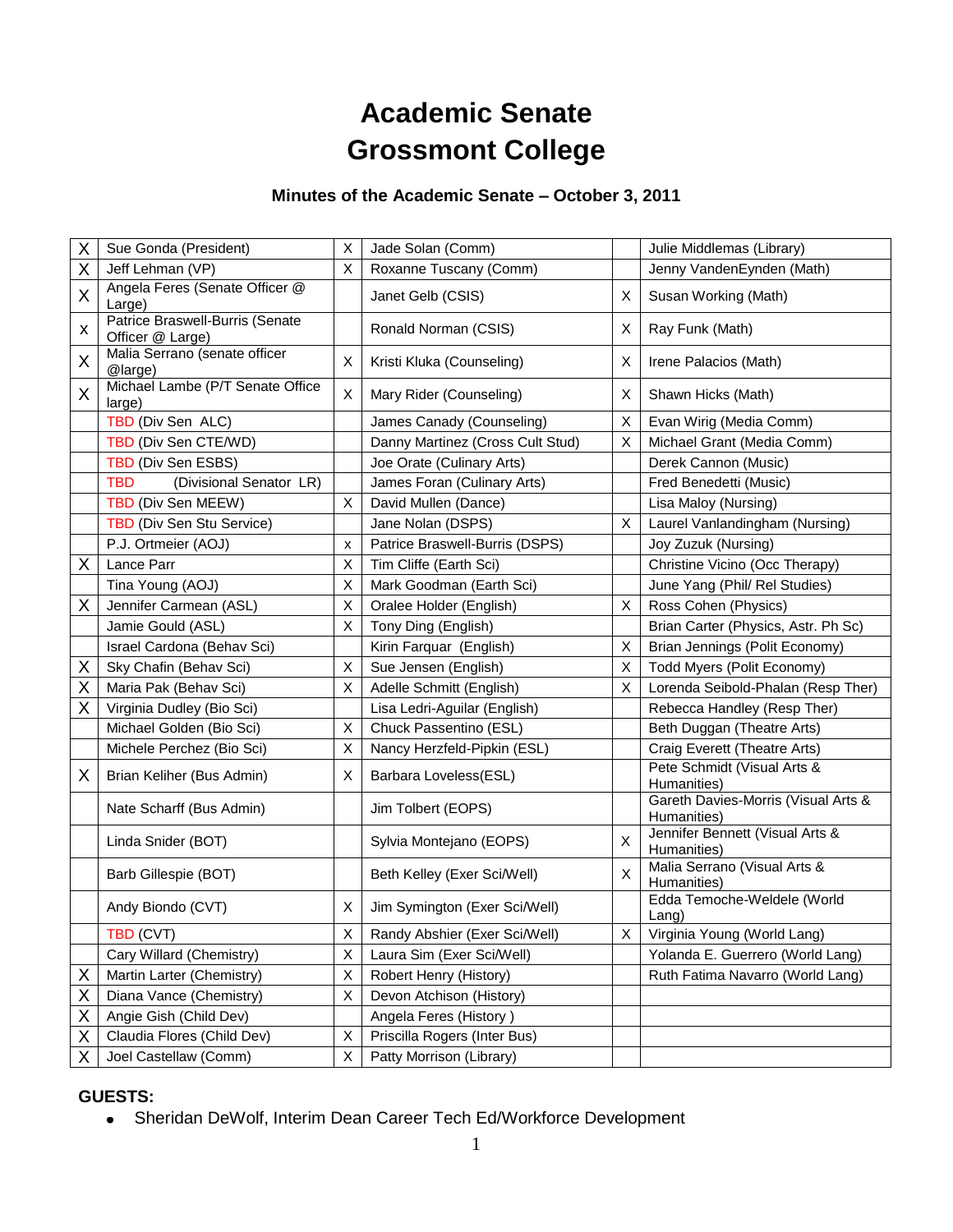- $\bullet$ Marlene Barr, DSPS Counselor
- Jeff Waller, Faculty Math Department, Curriculum Co-Chair
- David Milroy, Faculty French Department

#### **RECORDER**: Rochelle Weiser

#### **I. CALL TO ORDER (11:05)**

#### **A. Public Comment**

None

#### **B. Approval of Agenda**

A motion was made to approve the day's agenda. **M/S/U** Morrison/Wirig

#### **C. Approval of Minutes from September 19, 2011.**

A motion was made to approve the minutes from September 19, 2011 with the following corrections:

- **Addition**: the motion to move Information item D to an action item was made by Oralee Holder.
- **Additions**: to bullet points in Information item F:
- Leave in the overall score line; as there is no other area on the document for scoring other duties and work outside the classroom.
- The document will need grammatical cleanup; inconsistent wording.
- Under the "Organizational Skills"; "#2 Organization" of what?-doesn't make sense. The category is already organizational skills.
- Under "Teaching Skills"; "#3 Availability to students out of class"-doesn't make sense, how is that part of teaching skills?
- Timing of the self-evaluation due date would have to be coordinated to be useful.

**M/S/P** Wirig/Morrison 2 abstentions

#### **II. PRESIDENT'S REPORT – Sue Gonda**

- Sue reminded Senators to send her items they wish to be announced in Senate.
- Update on Evaluation form: it is a work in progress. Input from both GC and CC Senates and the Deans is being worked into a new draft document that will be presented to the Senate.
- Angela Feres will be the new SLO Coordinator Assistant.
- The Districtwide Coordinating Educational Council (DCEC) has created an Alignment Task Force to work on alignment issues between GC and CC. The taskforce is comprised of the 2 Senate Presidents, the 4 Curriculum Co-Chairs (2 from each campus) and the counseling department chairs from each campus. **Postscript: The two Counseling Deans will also serve on this Task Force.**
- A screening of "Trevor," an Academy Award winning short film dealing with bullying issues in  $\bullet$ the LGBT (lesbian, gay, bi-sexual, transgender) community would take place on campus Thursday October 6, 2011 at 6:00pm in room 220. The screening was arranged by a student doing a class project.
- The Great California Shakeout, Earthquake Preparedness Drill will take place October 20<sup>th</sup> at 10:20am. Faculty should prepare for class interruption of approximately 20-30 minutes and classrooms will be evacuated. Question: Could we have a better way for everyone to know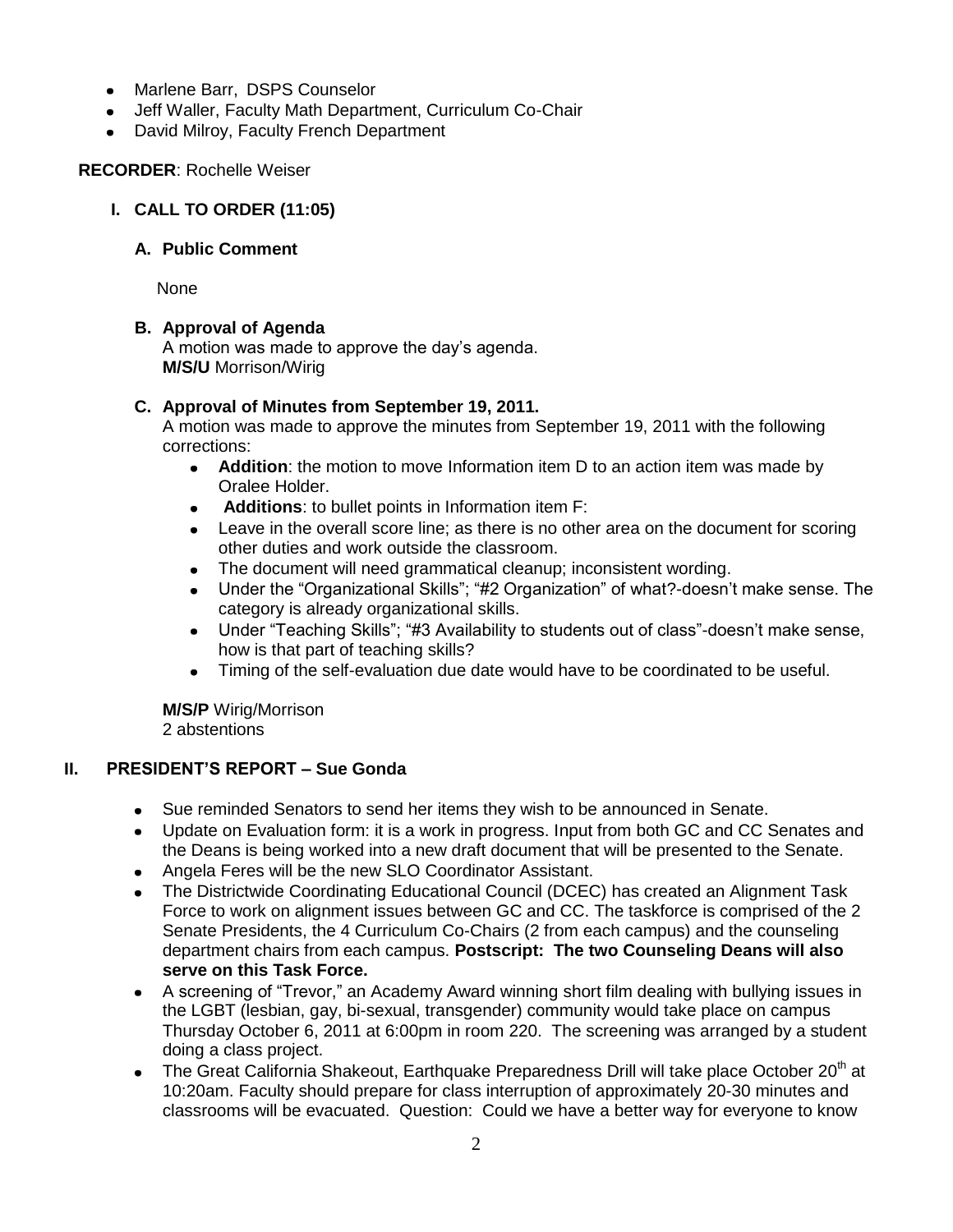when the drill is over? Sue will contact Tim Flood with the question. Tim will send an e-mail with instructions. **Postscript: There will be two loud bells: One to begin the drill; one to end it.**

- Sue reported on the Educational Master Plan Retreat. Attendees were able to review data regarding students: demographics, geographic areas, success rates, etc…. It was an opportunity to discuss and plan where GCCCD should be in 15 years, how to improve student success, and an exchange of ideas between GC, CC and District Services.
- Committee representatives still needed: Curriculum (meets most Tuesdays, 2:00-4:00), Student Services Program Review. (Participating in both of these Committees is a great way to learn about the college programs.
- Reminder: forums for the Student Services Restructure- Tuesday 2:00-3:00 room 220 and Thursday 10:00-11:00 in Griffin Gate.

#### **III. COMMITTEES**

#### **A. Honors Committee-John Oakes**

John began by noting the GC Honors Program is in its  $8<sup>th</sup>$  year and continues to be well received by students. Students must show evidence to qualify for Honors courses- transcripts, 3.2 GPA, etc. The program has had an "Honors Contract" whereby any transferable course could become an Honors course by establishing an "Honors Contract" between the student and the instructor.

John explained that due to the current budget situation, designated Honors sections had been canceled. However faculty can offer a "hybrid course"--offer Honors spots within a course and utilize the "Honors Contract" for students to receive Honors credit on their transcript. John explained the process: Contact John or Gwenyth Mapes; make a request through the Department Chair and Dean; work with the chair, dean and Instructional Operations to set the number of seats for honors students; submit a schedule change form to the dean and Instructional Ops so that both a regular and Honors sections are scheduled for your class time and room.

Instructors develop additional curriculum for their Honors students, e.g., group projects (Henrietta Lacks Project), special essay questions during exams, extra research or reading, etc. Mt. San Jacinto College's whole Honors Program is based on hybrid courses and is very successful. John requested that instructors consider Honors slots for appropriate courses, noting that honors students enhance a classroom with highly motivated, hardworking students. There will be training on how to incorporate the Honors Program into courses and for more information faculty should contact him or Gwyneth Mapes.

In closing, John announced an event for students on October 13, 2011 4:00-5:30 in the Quad- -the event is a collaboration with UCSD, the Counseling Department and the Honors Program to present transfer and research opportunities for students, scholarship and internship opportunities, and students that have transferred from GC to UCSD will be on hand. Mary noted that GC has the highest number of transfer students to UCSD. **(See additional information attached and at the Academic Senate website)**

#### **B. Curriculum website-Jeff Waller**

Jeff has been working on a Curriculum Committee website: [www.grossmont.edu/Curriculum](http://www.grossmont.edu/Curriculum). He reviewed the site and its contents: committee membership, how to do a curriculum proposal, course modifications, SLO modification, forms that are available, and a section on course prerequisites. Jeff asked that faculty send him any suggestions or comments. Senators expressed sincere appreciation and applause.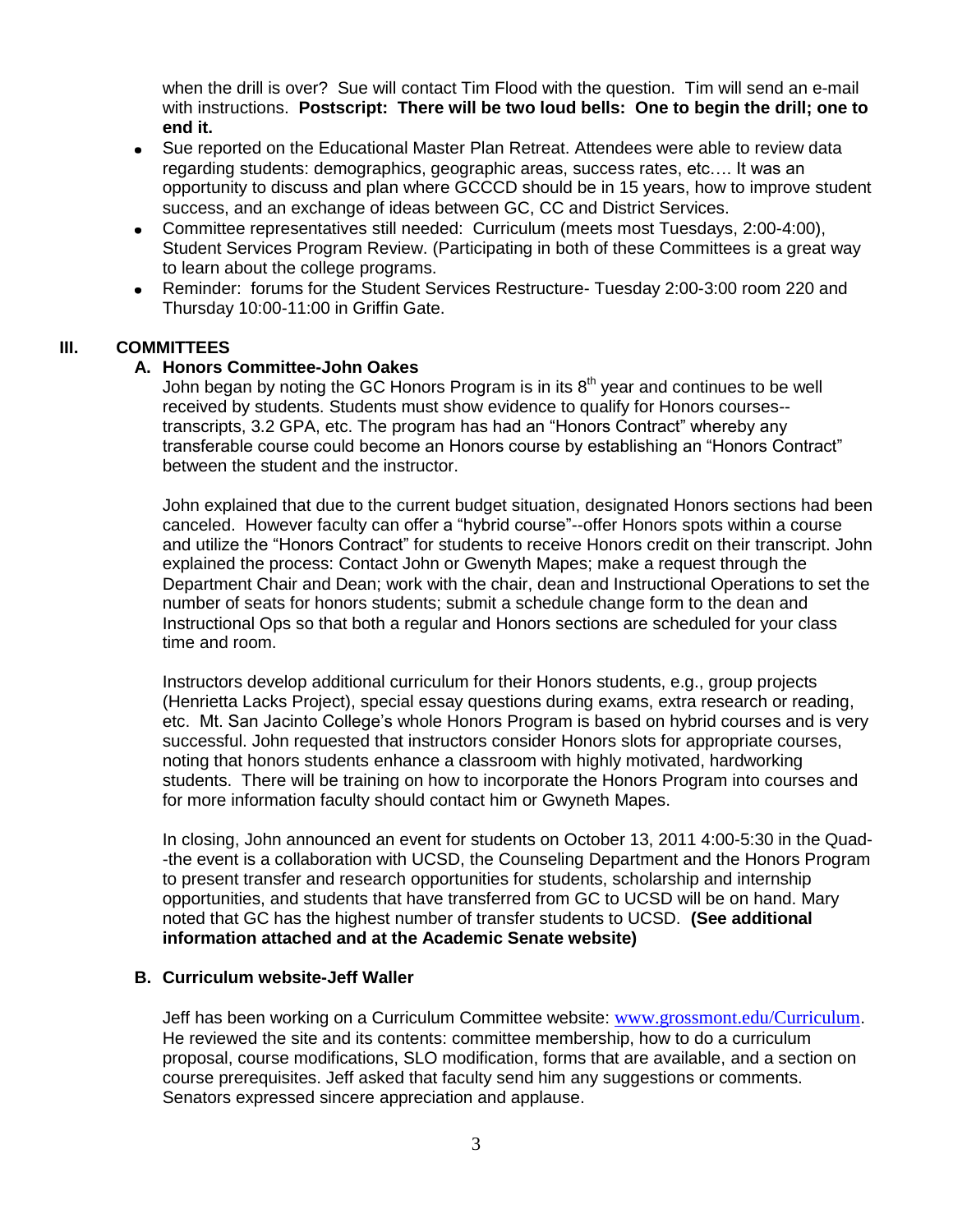#### **IV. ACTION ITEMS**

None

#### **V. INFORMATION ITEMS**

**A. Collegewide Professional Development Committee: Mark Goodman, Sue Gonda** Using a Powerpoint slide show, Mark explained that the Collegewide Professional Development Committee (CPDC) was resurrected, together with additional Taskforce members, to comply with the mandates of Title 5 and to create a more robust, year-round program for all employees. (The form sent to the state by the FPDC co-chairs states that "A flex advisory committee including faculty, students, administrators, and other interested persons meets regularly to make recommendations (55730)." The form is available for viewing at

[http://www.cccco.edu/ChancellorsOffice/Divisions/AcademicAffairs/FlexCalendar/Applications](http://www.cccco.edu/ChancellorsOffice/Divisions/AcademicAffairs/FlexCalendar/ApplicationsandForms/tabid/741/Default.aspx) [andForms/tabid/741/Default.aspx.](http://www.cccco.edu/ChancellorsOffice/Divisions/AcademicAffairs/FlexCalendar/ApplicationsandForms/tabid/741/Default.aspx))

The CPDC is made up of representatives from faculty, staff and administrators. The Taskforce researched models at other colleges with year round professional development opportunities to learn how the programs are implemented. Recommendations of the taskforce are (**NOTE:** the full document of Recommendations is attached):

- implement a Collegewide Professional Development Committee to support the three constituent groups (faculty, staff, and administrators),
- tri-chairs for the committee,
- FPDC will continue to plan faculty professional development and Flex Week.
- Faculty CPDC representatives in the future should be the same as those on the Faculty Professional Development Committee (FPDC) to maintain communication and continuity.
- The FPDC will collaborate with the other groups for Flex Week.  $\bullet$
- CWPD will offer opportunities throughout the year. Mark noted that faculty is the only group mandated to have professional development and because of that it is very important to faculty and the FPDC that faculty not give up control of the planning of their professional development.
- The CPDC is a place where the three constituent groups (staff, faculty and  $\bullet$ administrators) exchange ideas to be placed on the calendar, but the three constituent groups maintain control over their own activities.
- This is a proposed model/pilot program and can be adjusted after one year.  $\bullet$
- A Professional Development Coordinator position will be created, beginning next semester, to implement professional development for all three constituent groups, per the CPDC. The coordinator will be a faculty member with full release time for the position. There will be a fulltime administrative assistant for CPDC

Senators raised concern about the CPDC overseeing, or being in charge of, the FPDC. Mark noted that the FPDC co-chairs and former co-chairs have collaborated extensively about the "Recommendations" document from the CPDC. There have been several meetings to address faculty concerns and ensure the Academic Senate's "10+1 rights" under Title 5 in this academic and professional matter. It was noted that the Faculty Professional Development committee could no longer operate alone, as the State guidelines mandate a collegial consultation process. Mark reiterated that faculty control over their professional development has been a major concern and an item for which he continues to advocate.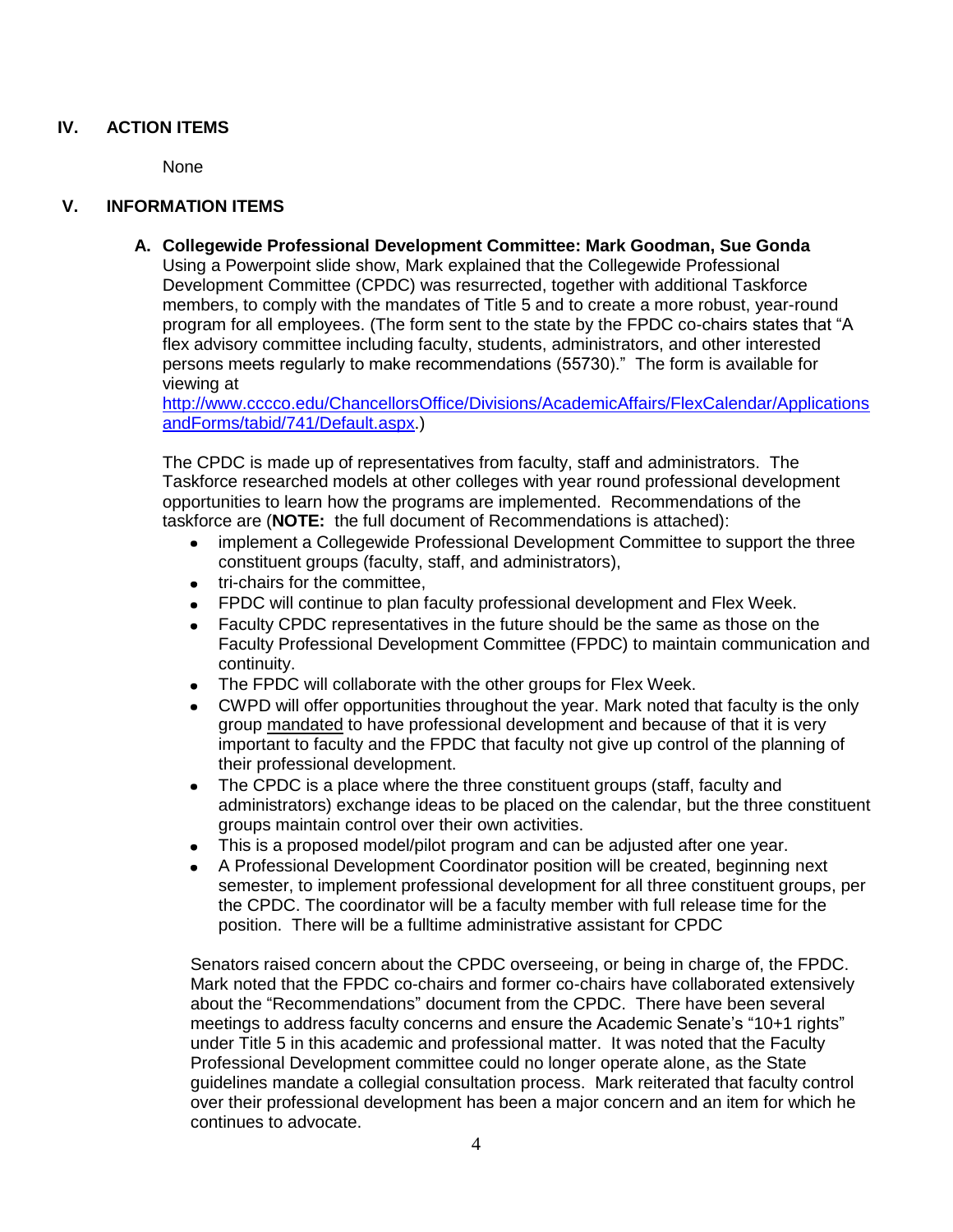Mark reported that the taskforce discussed a budget for faculty development; looking at the last four years, they determined that \$5600.00 was the largest amount spent, but noted that budget language is such that neither the CPDC nor the FPDC will be tied to that amount. The process is designed to allow opportunities for adjustments and to have projects funded by the CPDC outside of Flex Week when funding is available.

In response to questions, Mark repeated that the FPDC will maintain control of priorities and decisions for the Flex Week calendar. Sue noted there would be no new costs to the college associated with this new position: .4 release time from FPDC co-chair and CATL coordinator positions (total .8) will be used, together with an additional .2 release from Presidential discretionary time. The Coordinator will have a fulltime administrative support person, who will be a transfer from another position in the college. While the FPDC chairs will no longer have release time, their most time-consuming duties of coordinating the follow-up details of the calendar and handling reservations, paper work, evaluations, etc., will be taken over by the new Coordinator and assistant.

A draft of duties (attached) and the selection process for the Coordinator are still being worked out. Nadra Farina-Hess (on behalf of CATL) and the FPDC co-chairs contributed to the list of duties, based on those listed in their own requests for reassigned time. Sue noted that **faculty should begin to think about possible candidates for the position.** Sue noted that the process for selecting the Coordinator had not been established yet, but the Senate would be involved in the process; either by appointing or approving the Coordinator. Discussion occurred regarding different possible scenarios for the release time. Sue reported the duties of the position and process will be distributed to the Senators.

In closing Mark noted that the program would need the endorsement of the Academic Senate and that the hope is to have a transition to this new format this spring.

#### **B. Division Reps for Faculty Professional Development Committee: Mark Goodman, Sue Gonda**

Sue briefly explained that the Collegewide Committee would consist of faculty divisional representatives who were also members from the FPDC. This means that the FPDC should be consistent with all other Senate Committees in divisional representation. If there is more than one faculty member from a division who would like to remain active in FPD, then they are welcome to participate as alternates, in the event that a FPDC member cannot continue to serve.

Meeting Adjourned at 12:20 pm Next meeting is scheduled for October 17, 2011 at Griffin Gate 11:00-12:20pm

The Academic Senate minutes are recorded and published in summary form. Readers of these minutes must understand that recorded comments in these minutes do not represent the official position of the Academic Senate. The Academic Senate expresses its official positions only through votes noted under "Action."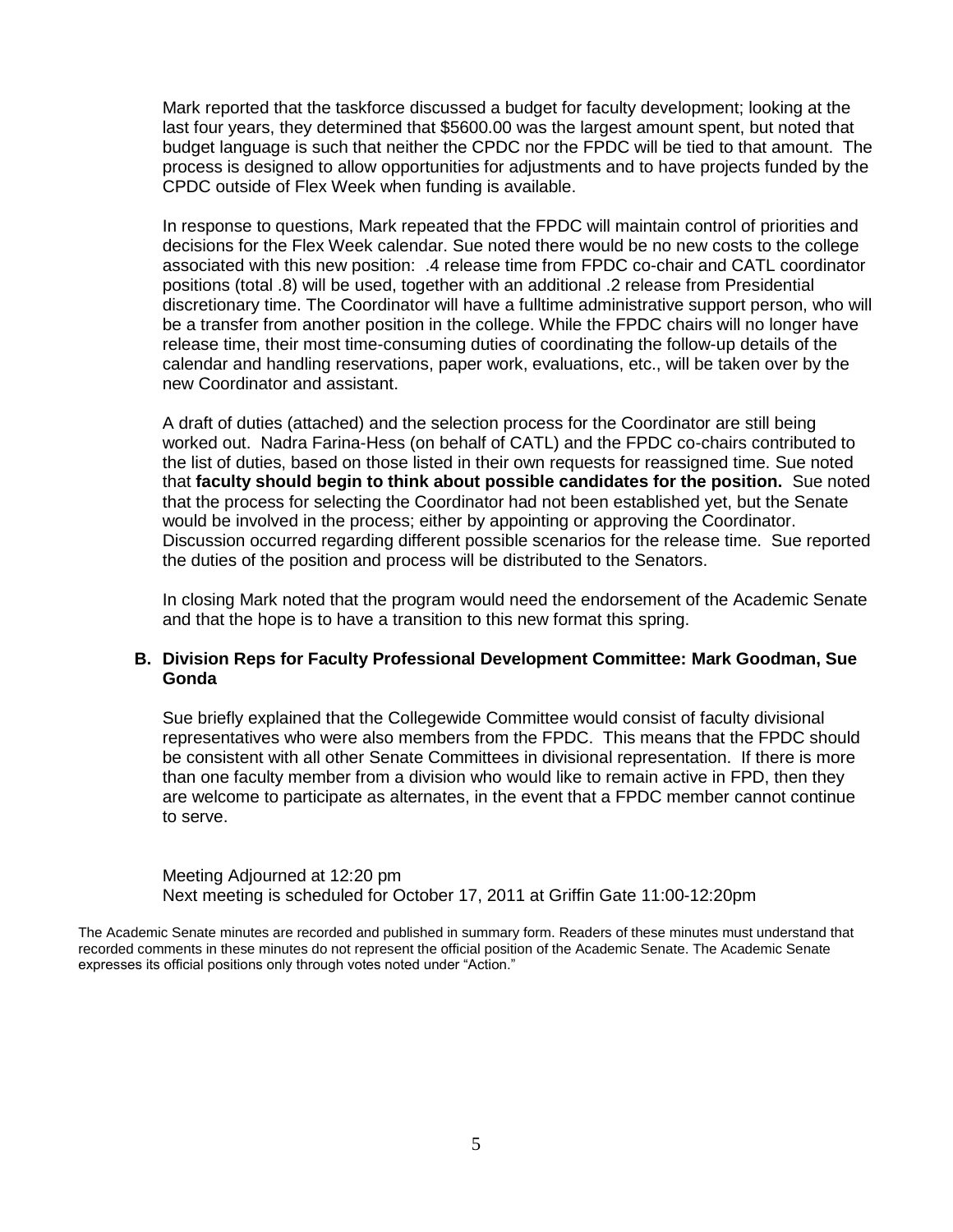## Honors Contract Instructions and Information Grossmont College

## **What is an Honors Contract?**

An honors contract enriches a non-honors class by establishing an intensive course of study for a deeper understanding of the class. An honors contract also encourages student creativity through creation of alternative projects and close consultation with the instructor. In order to create an honors contract, the instructor and student discuss and agree upon assignments, projects and criteria according to the guidelines given in this packet of materials. Unit credit remains the same as for a regular class, but the honors designation is provided in the transcript.

#### **What are the Benefits?**

An honors contract provides the following benefits and more:

- Students explore a subject of interest to them in greater depth through creative projects, laboratory work, library research, service-learning and/or consultative research with other agencies.
- Students will have an enriched curriculum which will give a more global perspective, increase awareness of the importance of research, and develop leadership skills.
- Students will have opportunities to publish and present their work through the HTCC conference and other avenues.
- Students will have an edge when transferring through honors transfer agreements.

## **How Do I Initiate an Honors Contract?**

As a student who wants to do an honors contract, you, along with your instructor, are responsible for moving through the following process:

- $\Box$  Come to an agreement with your professor to do the honors contract together.
- $\Box$  Create an honors learning contract syllabus with your professor with a written summary of specific in-depth assignments beyond the regular course curriculum. Criteria for these assignments are included below.
- Documents must be submitted to the Honors Program Coordinator, John Oakes (room 3226 or in the GC mail room) by the end of the third week of the semester. No exceptions. Documents to be submitted will include:
	- Honors Contract form, signed by the instructor (see below)
		- Regular course syllabus
		- Honors learning contract
		- Attributes/Criteria form (see below)
		- Evidence of honors program eligibility or completed honors program application (see form below).
- $\Box$  If your application is accepted, you will be reassigned by the registrar to a different section of the same course—one which is designated as honors. This is done by the Honors Program and is not your responsibility.

#### **Questions?**

**Forms**: Honors Contract forms and the application for the honors program are available for download at www.grossmont.edu/honors.

For any questions about the process or advice about how to put together an honors contract, contact John Oakes (room 3226, college extension 7345, [john.oakes@gcccd.edu\)](mailto:john.oakes@gcccd.edu)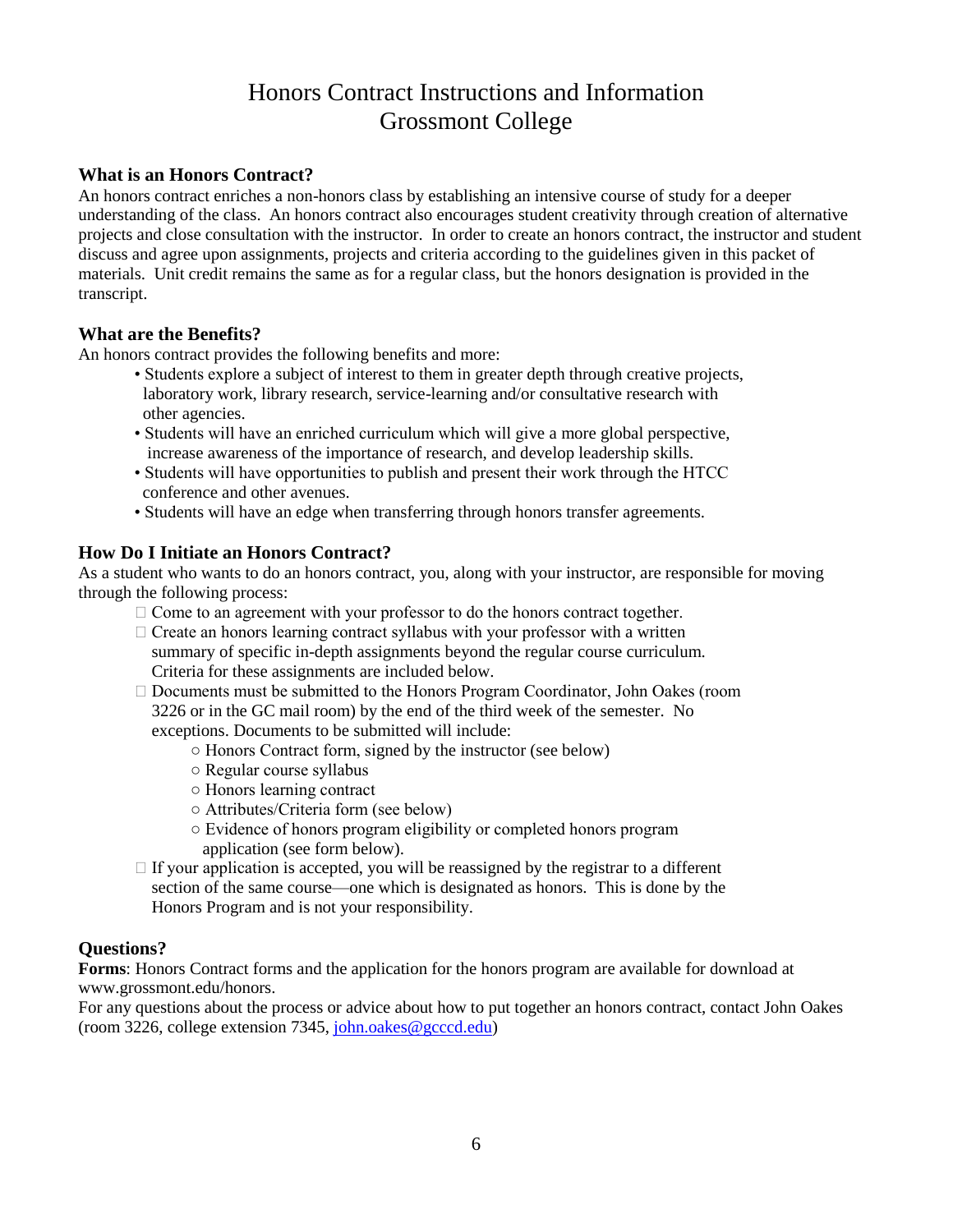## **Attributes/Criteria for an honors-credit worthy contract**

As a rule of thumb, students should anticipate investing approximately ¼ to ⅓ more effort in order to earn the honors credit. The contract submitted by the student must incorporate some of the attributes below, as compared to the non-honors course.

Student and instructor circle the items from the list below, certifying which apply to the honors contract, adding others if applicable:

- 1. higher degree of student participation and involvement in the class.
- 2. higher standards of performance than expected of regular students.
- 3. more advanced supplemental reading, especially from primary sources.
- 4. more opportunities for writing, and at a higher standard.
- 5. more opportunities for student presentations to the class or to campus audiences.
- 6. greater enhancement of skills in critical thinking, analysis and interpretation of course material.
- 7. greater depth and/or breadth of subject matter investigation, especially requiring synthesis of different points of view.
- 8. more opportunities for student-conceived research.
- 9. use of resources or consultants from beyond the campus, such as university libraries, interactions with business leaders and so forth.
- 10. opportunities for publication or public presentation of work.
- 11. integration of ideas from a variety of sources, particularly in cross- or interdisciplinary contexts.
- 12. community-based experiences: field trips, interviews, cultural events, service.
- 13. leadership in the classroom: leading study groups, class discussion, assisting faculty in preparation and delivery of instructional material.

| 14 |  |
|----|--|
| 15 |  |
| 16 |  |

## **Notes to Instructors on Developing Honors Contracts**

1. If you are interested in your students doing honors contracts, consider mentioning that fact in your course syllabus.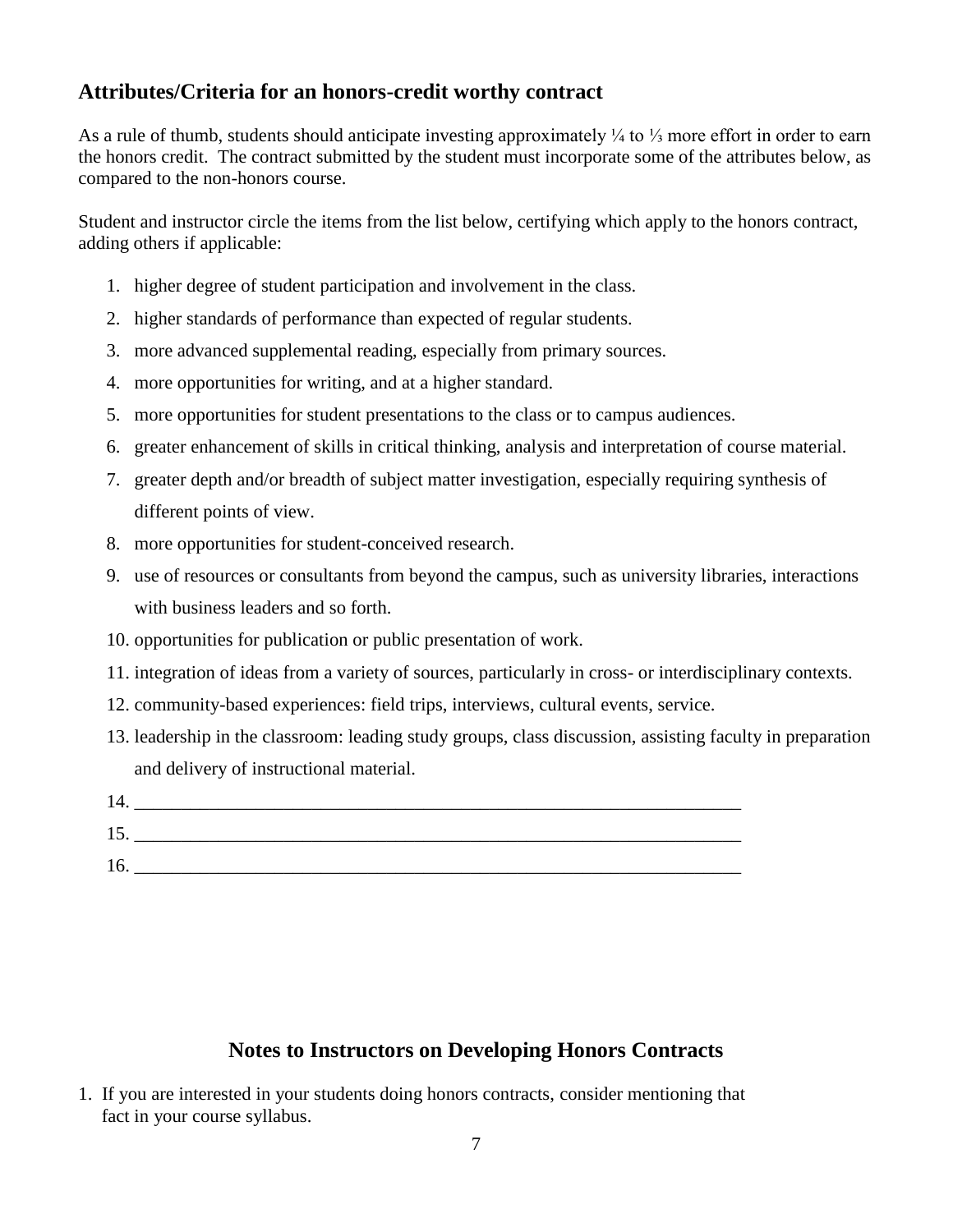- 2. It is the student's responsibility to initiate the writing of a contract and to submit all forms to the Honors Coordinator.
- 3. The Honors committee will look carefully at the honors contract proposal, but it will be assumed that primary responsibility for making the contract honors-worthy will lie with the instructor.
- 4. Credit for the honors-specific work should be included with credit earned along with the other students in the rest of the course to compute a single overall grade. A suggestion is to make the honors work count for 20-25% of the total grade as we state in the note to the students that the honors work will be an additional  $\frac{1}{4}$  to  $\frac{1}{3}$  more effort above and beyond the regular work for the course.
- 5. Be aware that your honors contract student will be formally enrolled in a separate section of the course. This is done by the Honors Program and is not your responsibility. His or her grade will be submitted along with the rest of the students in the class and will not require any extra paper work on your part.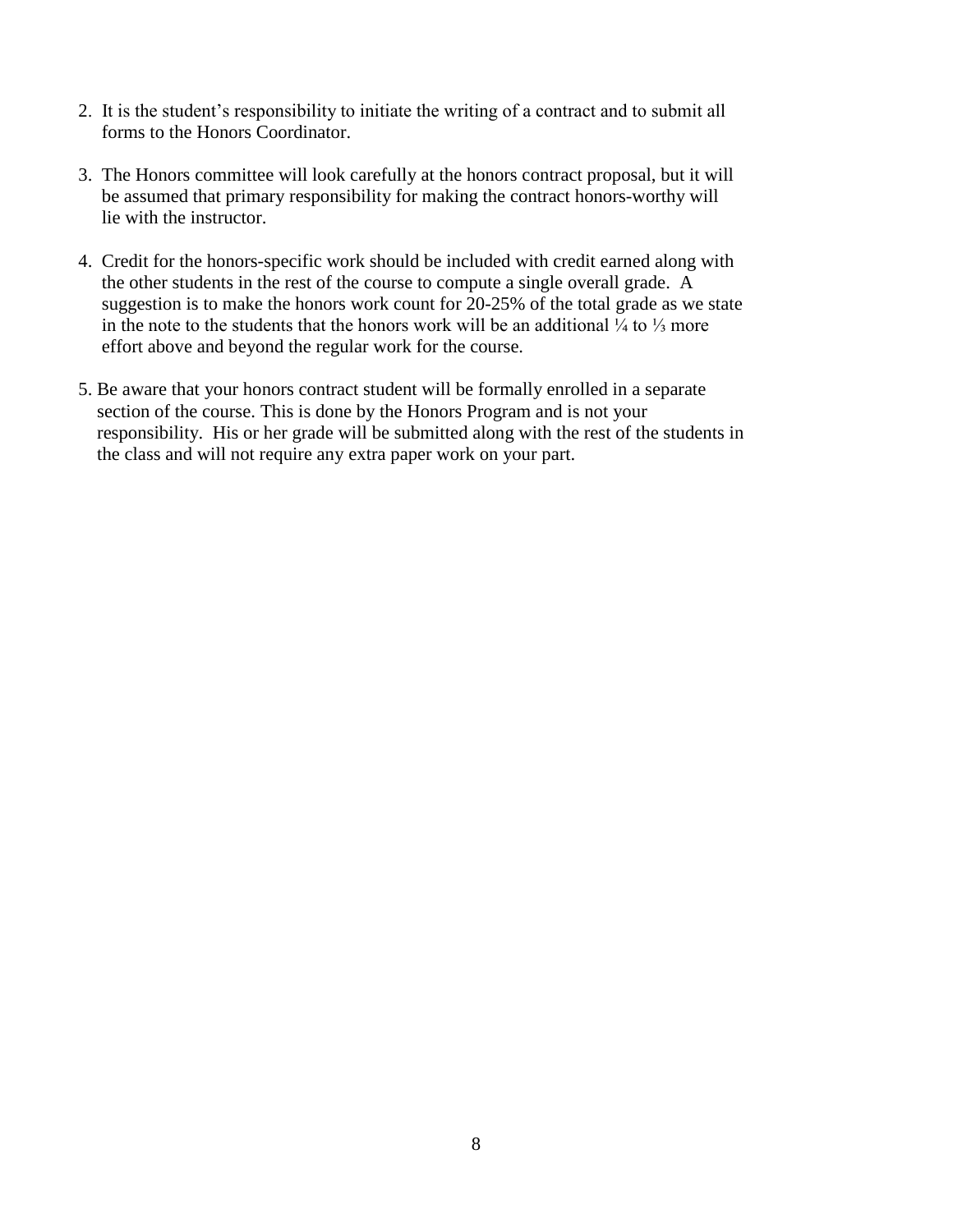## **Professional Development Discussions Spring 2011**

The College-wide Professional Development Committee was augmented with additional taskforce members. The members represented faculty, staff and administrators involved in the Council of Chairs, CATL, Faculty Professional Development, SLOs, Instruction, and Classified Senate. The team identified institutions across the nation that had year-round, exceptional professional development available on campus to employees. The group identified 25 colleges in CA and across the nation to initially review website information and subsequently with follow-up telephone interviews and sharing of resources.

The team identified best practices in: Structure, offerings, annual calendar of events, incentives, automated registration and reporting, governance and the like. The team then made specific recommendations based upon discussions of the group, with the faculty professional development committee, academic senate President and classified staff Vice President.

The following recommendations were agreed upon:

- 1. The Collegewide Professional Development Committee (CWPD) will continue to support, develop and provide activities and events that fulfill the development needs of all constituent groups. CWPDC relies on each constituent group to determine their needs and programming.
- 2. The Faculty Professional Development (FPD) Group will continue to plan and provide for faculty professional development opportunities in collaboration with the CWPD committee.
- 3. The Academic Senate will discuss aligning the FPD committee with other senate committees in appointing membership based on divisional representation. These divisional reps will participate in the CWPD committee as faculty members to strengthen and more closely align the work of these two committees. This will also enable the processing of paperwork to the state in a manner that is compliant with state guidelines.
- 4. The CWPD committee will discuss increasing classified staff membership on the committee by one additional member so as to align representation with the three structural areas of the college. The position of supervisor will be reduced to one rather than two. The administrative members of the committee will have a strong understanding of and advocacy for professional development for all constituent groups including administrators.
- 5. The CWPD committee will allocate resources such that all constituent groups may have opportunities for robust professional development. The faculty allocation for flex week will be based upon a review of the four year history of spending on flex week (2007-2011). That review revealed the highest amount spent on Flex week to date was \$5600. FPDC are encouraged to use this entire amount for flex week, however, they may use any leftover funds for other professional development, consistent with college/district policies and in communication with appropriate administrators. Based upon funding availability and need, access to additional funds for each constituent group may be available through CWPD.
- 6. Each constituent group will develop a work group/committee that will advance the needs of that constituent group in concert with the CWPD committee. The CWPD relies on each constituent group to determine the needs and programming for their professional development.
- 7. During these challenging economic times, pilot a new position to coordinate the wide array of professional development offerings will be filled by a faculty member on full release. The coordinator will be assisted by an administrative assistant to facilitate the logistics. The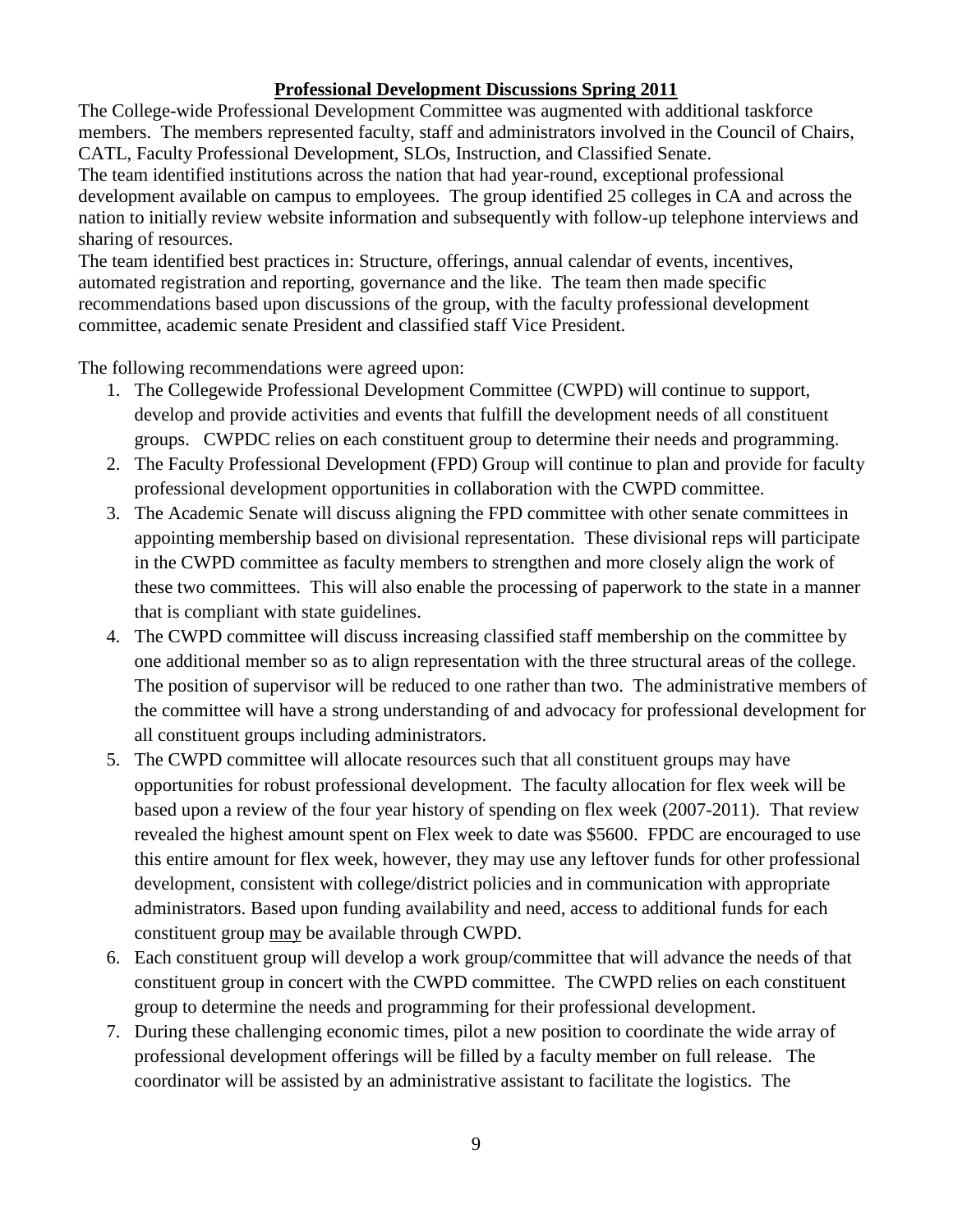coordinator will be a faculty member on full release for the academic year and with a summer stipend to enable year-round planning and implementation.

- 8. During these difficult budget times, the current funding for release time associated with professional development and other funds will be utilized to implement the structure, above.
- 9. After a pilot period, the effectiveness of the structure and positions will be examined and improved utilizing evaluative methods and constituent feedback.
- 10. After full discussion by collegial consultation bodies, academic and classified senates, the spring will be used as a transition period with the coordinator and assistant beginning their work in spring 2012. At that time, the efforts of CATL will be carried out through the new structure and professional development will be governed collaboratively by CWPD, FPD and work groups focused on providing exceptional professional development at GC year-round for all employees.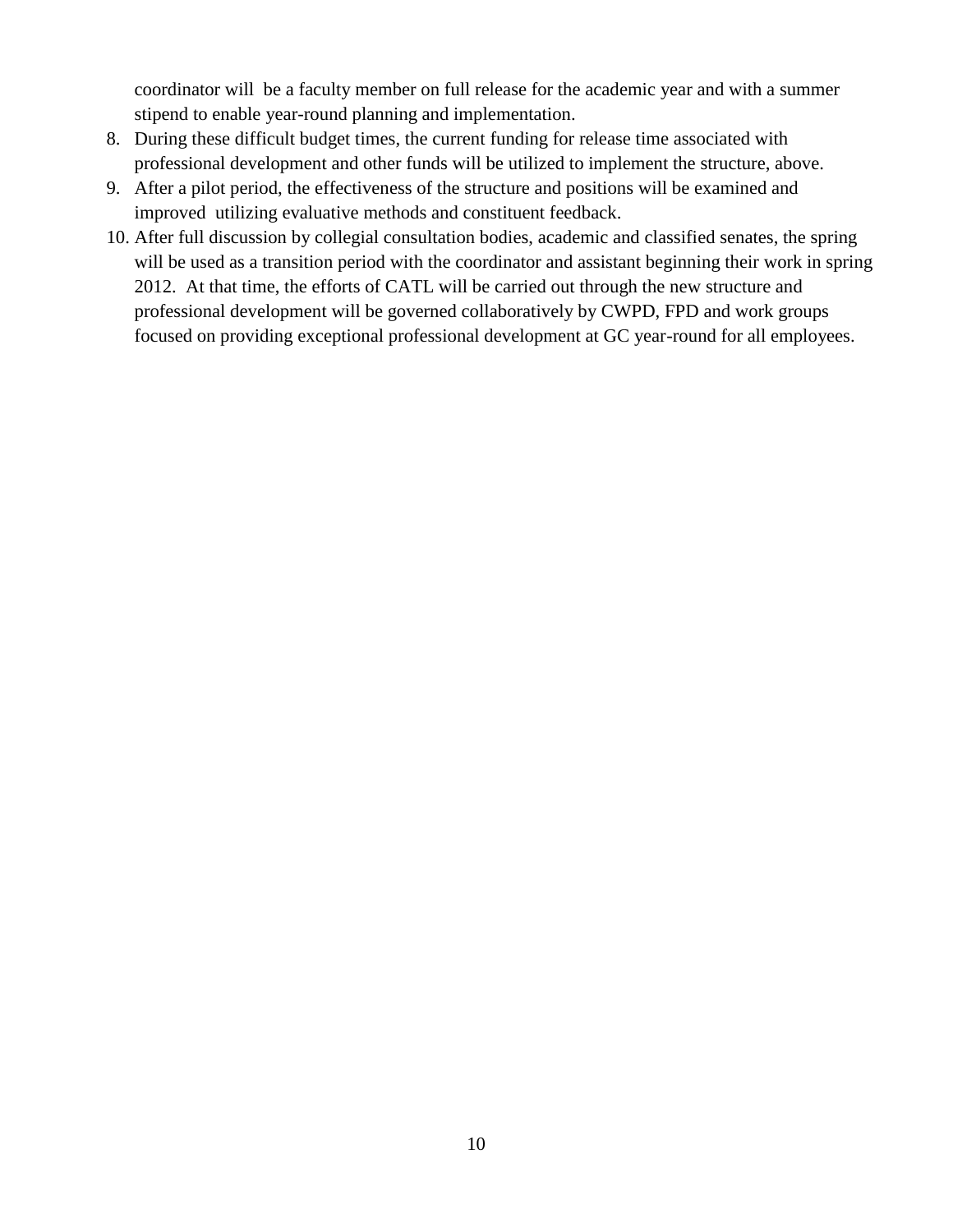## **DRAFT: Professional Development Coordinator Duties, Grossmont College**

#### **Direct responsibility of the Collegewide Professional Development Coordinator (PDC):**

- 1. Participate with committees that support the staff development process on campus (e.g., Collegewide Professional Development, College Recognition, WACC, Distance Education).
- 2. In conjunction with CWPD and constituent groups, monitor and approve staff development budget expenditures.
- 3. Work with Cuyamaca's and District Services' Professional Development Coordinator as appropriate.
- 4. Create and update a year-round professional development calendar including flex week schedules.
- 5. Oversee and coordinate all Professional Development webpages.
- 6. Coordinate staff development facilities needs (classrooms, tables, equipment with Campus Facilities and Grounds and Instructional Operations.
- 7. Serve as point of contact for professional development needs with TTLC, ITAC committees, the Distance Education subcommittee, and [www.4faculty.org.](http://www.4faculty.org/)
- 8. Assist in marketing and publicizing professional development offerings for all constituent groups.
- 9. Facilitate each semester's Flex Week President's Convocation morning with the office staff, the Grossmont Foundation, IMC, and functional participants.
- 10. Advise and consult with the Division of LTR, the Distance Education Committee, and other departments for technical up-grade opportunities.
- 11. Assist in design, distribution, and tabulation of surveys to gauge topics of interest for year round professional development (include distance education opportunities, pedagogy-related, disciplinespecific, leadership, mentoring.)
- 12. Serve as the primary contact for state and national agencies and institutions offering development activities.
- 13. Send a Semester Summary Report to the college president and Academic Senate.
- 14. Oversee tabulation, publication, and delivery post-flex week evaluation booklet for Vice-Chancellor of Human Resources to meet state reporting regulations.
- 15. Continue development of on-line flex week workshop proposal form.
- 16. Attend conferences and seminars related to professional training and technology.

## **Shared responsibility among the FPDC and the PD Coordinator:**

- 1. Construct and coordinate August and January flex week calendars.
- 2. Form and maintain a committee composed of faculty members, seek senate approval for their membership, lead screening and selection of topics and presenters for flex weeks.
- 3. Recruit presenters for staff development workshops and activities from faculty, classified, and administrative ranks.
- 4. Respond to telephone, e-mail, internet, and correspondence queries on staff development matters, processes, opportunities, clarifications, and legalities.
- 5. Design a full and pertinent schedule of staff development activities for adjunct faculty.
- 6. Create programs and activities to solve unique problems and needs.
- 7. Clarify responsibilities and prerogatives of Faculty Professional Development Committee to faculty and administrative inquiries.
- 8. Plan and organize Grossmont and Cuyamaca joint Faculty Professional Development activities